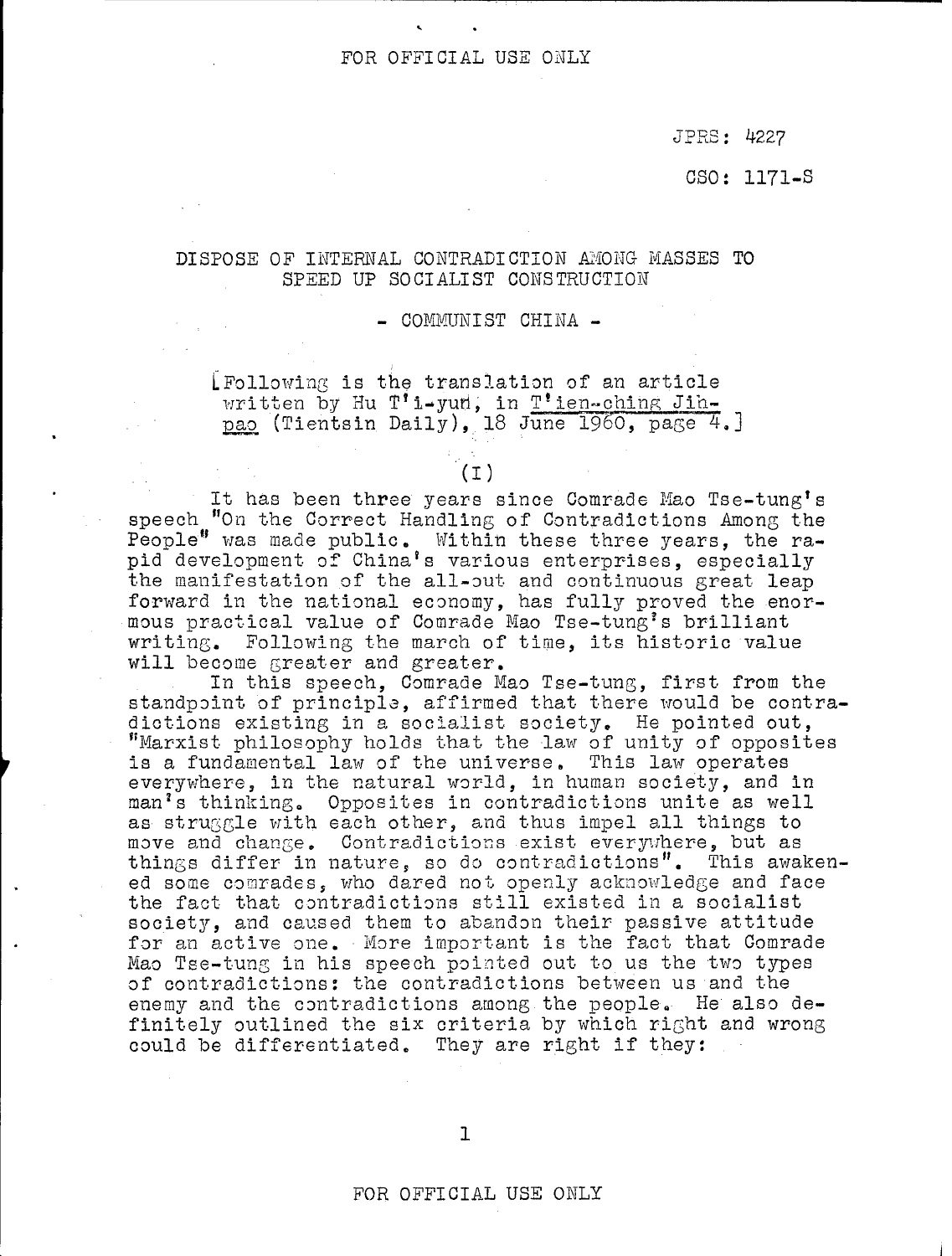### FOR OFFICIAL USE ONLY

 $"(1)$  Help to unite the people of our various nationalities, and do not divide them;

~(2) *Fxe* beneficial, not harmful, to socialist transformation and socialist construction;

 $"$ (3) Help to consolidate, not undermine or weaken, the people's democratic dictatorship;

 $\begin{bmatrix} \mathbf{F}(4) & \text{He1p to considerable, not undermine or weaker,} \\ \text{denocratio centralism:} \end{bmatrix}$ 

 $^{\prime\prime}$ (5) Tend to strengthen, not to cast off or weaken, the leadership of the Communist Party:

 $"(6)$  Are beneficial, not harmful, to international socialist solidarity and the solidarity of the peace-loving peoples of the world.

"Of these six criteria, the most important are the two that concern the socialist path and the leadership of the Party."

These criteria cleared our eyes and enabled us to differentiate the nature of the two types of contradictions. The principle that differentiated the two types of nature strengthened the solidarity of China's 600 million people and dealt a deadly blew against the imperialists, the capitalist rightists and the modern revisionists, who took advantage of the fact that contradictions still existed in socialism to attack sociallsm.

Comrade Mao Tse-tung in this famous speech, not only clearly pointed out to us the different nature of the contradictions existing in a socialist society but also pointed out to us the different methods to resolve these two types of contradictions. That is to say, the antagonistic contradictions between ourselves and the enemy must be resolwed through a proletarian dictatorship; while the contradictions among the people, who have similar basic interests, must be resolved by democratic methods. The latter is the application of the "unity--criticism--unity" formula. "To elaborate, this means to start off with a desire for unity and resolve contradictions through criticism or struggle so as to achieve a new unity on a new basis."

According to the Party's practical experiences derived from the socialist revolution and socialist construction, it has been obviously proved that the movement of  $"$ let a hundred flowers blossom and let a hundred schools contend", the large-letter wall newspapers and the great debate were the best method and the most correct formula to resolve the contradictions among the people. Under conditions existing in a socialist revolution and socialist construction, the application of the above-mentioned formula was a great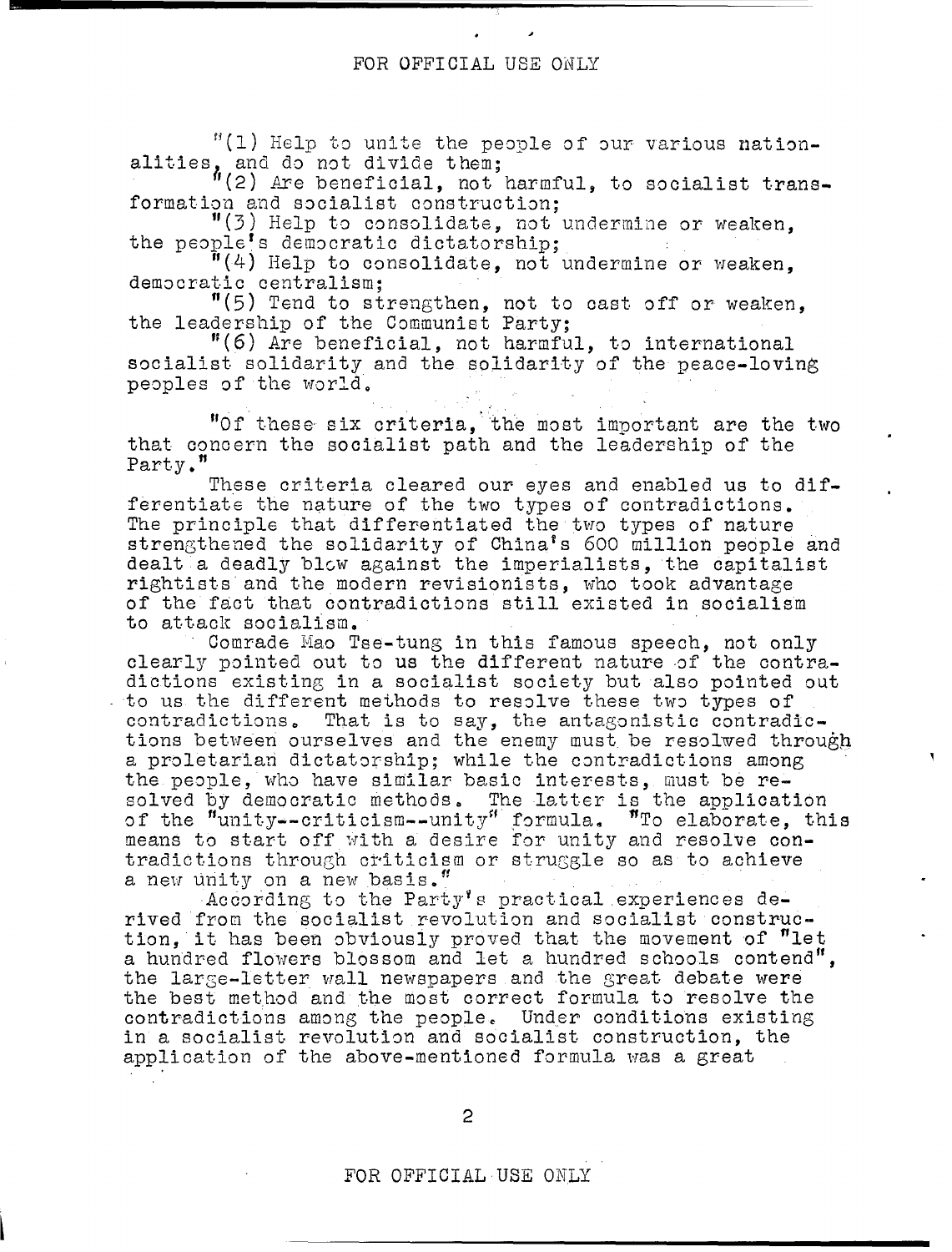achievement. Comrade Mao Tse-tung in outlining the principles of the correct handling of contradictions among the people, clearly pointed out to us the route to muster all active elements.

After having clearly understood the contradictions and differentiated the nature of the contradictions, we have a correct method to handle them so that our society will progress rapidly forward. Accordingly, these famous conclusions made by Comrade Mao Tse-tung have established the theoretical foundation for China's rapid progress in socialist construction and her active transition into communism.

Comrade Mao Tse-tung's principles outlined in his speech "On the Correct Handling of Contradictions Among the People" contain a great life force. In accordance with these principles, the Party led the entire people through a rectification campaign, mobilized the people throughout the country into an active movement, defeated the capitalist rightists' ruthless attack, boycotted and criticized the international modern revisionist ideology, protected the fruits of proletarian struggle, acquired a decisive victory for socialist revolution and highly raised the masses' socialist and communist awareness. These facts enabled China's socialist productive force to attain rapid development, advancing towards a new era, where China would become a strong socialist state, possessing modern industries, modern agriculture, modern science and culture.

## $(TI)$

The problem of correct handling of the contradictions among the people, in the final analysis, is the full mobilization of all active elements. First, it is the mobilization of the entire people's active force in socialist construction.

China is a large country with an over 600 million population and 10.000.000 square kilometers of land. But her characteristic is "one poverty two white". Therefore, after the Communist Party led the entire people and seized political power from three great enemies, the confronting task was the struggle to change rapidly the face of backwardness. As early as 1945, Comrade Mao Tse-tung had pointed out to us, "After having attained political well-being under a new democracy, the people of China and their government must adopt effective measures, within a certain number of years, step by step, to establish heavy and light industries, so that China will change from an agricultural country into an industrial country." (Selected Writings of Mao Tse-tung, Second Edition, Volume 3, page 1081).

FOR OFFICIAL USE ONLY

-------------------------------------------------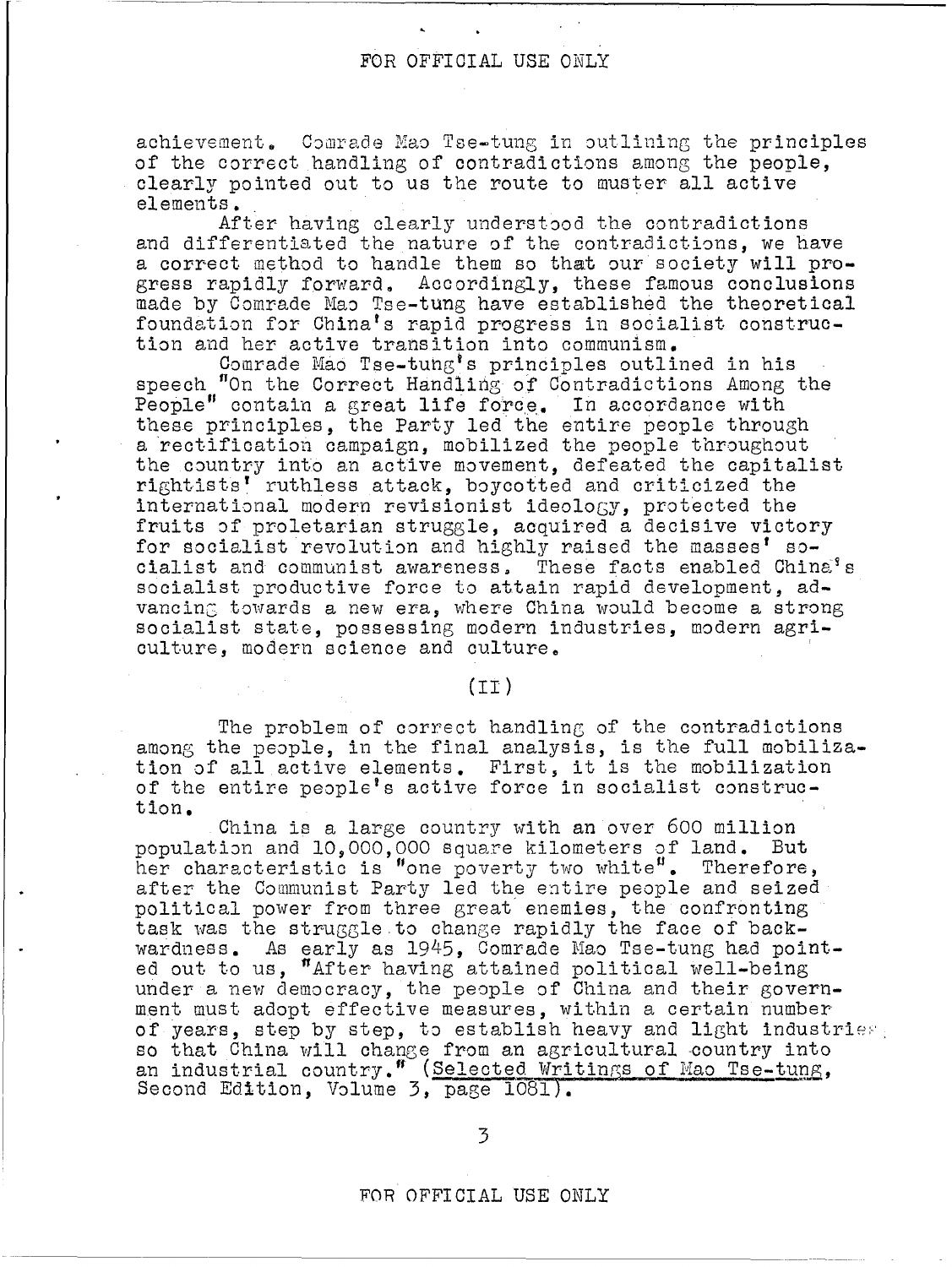To change a large, poor and backward country into a strong and advanced socialist country within a short time is of course a very great contradiction and difficulties are inevitable. The problem lies in the fact that China is a large country with enormous potentialities. If only the relations between the various phases were handled properly, the various pessimistic elements could be changed into an active force, forming an uncontrollable current forcing its way ahead, thus, this great contradiction could be resolved rapidly. Just as Comrade Mao Tse-tung once said, "In poverty one must think for change, must act, must rebel. A piece of white blank paper has no obligations. New and beautiful letters can be written on it, and the best and most beautiful picture can be drawn on it." ("Introducing a Coopera- $\texttt{tive}^{\texttt{w}}$ ). Thus, it can be seen that by correct handding of the contradictions among the people, all the active elements can be mobilized. This has a great meaning in the rapid development of China's socialist construction. In its practical application within the last several years, this fact was more clearly recognized.

The Party's socialist construction general line is the further development and manifestation of the ideology presented by Comrade Mao Tse-tung in his speech "On the Cor-<br>rect Handling of Contradictions Among the People". After having the general line, we know the principle of correct handling the contradictions among the people and we have a general direction. We can employ more fully the objective active force of 600 million people to realize the possibility of rapid progress in socialist construction as implied by the socialist system.

As we all know, contradictions are universally existent, and when old contradictions have been resolved, new ones will arise. Correct handling of these contradictions will enable us to adjust various relations and mobilize the various phases of active force. But all contradictions cannot be treated in the same way, without regard to the degree of seriousness. In general, adjusting various relations and correct handling of contradictions among the people are means to resolve finally the fundamental contradiction in socialist society.

Comrade Mao Tse-tung has explained to us, "The basic contradictions in socialist society are still those between the relations of production and the productive forces, and between the superstructure and the economic base." This is the basic contradiction that motivates China's socialist development. But, owing to public ownership of the means of production and the state under proletarian dictatorship,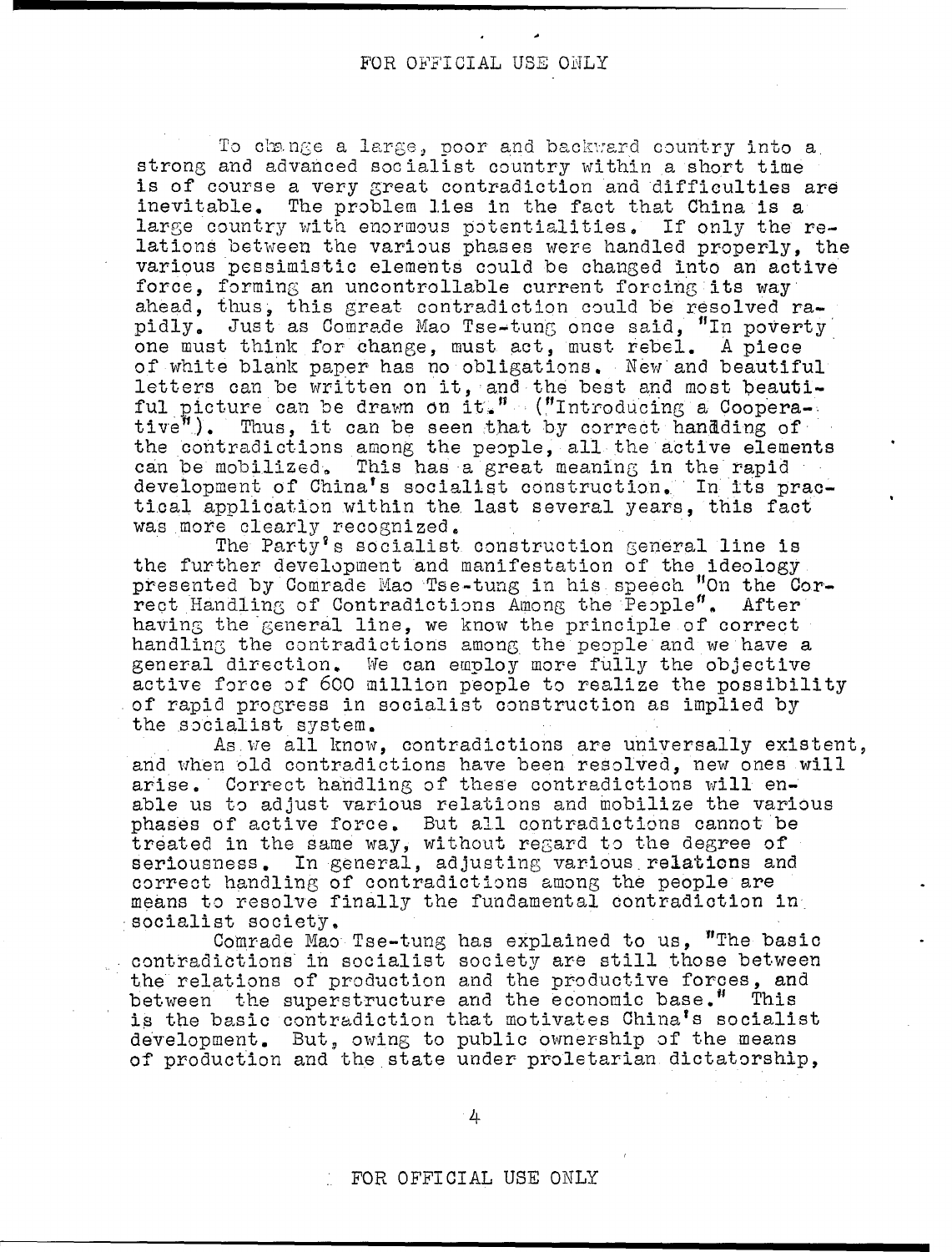the nature of this contradiction is fundamentally different from that in the old society. In a socialist society, the contradictions between production relations and the productive forces, and between the superstructure and the economic base are not only non-antaGonistic but also, being recognized and self-adjusting, become two phases that are mutually encouraging in development.

In China's socialist society, relations of production are basically suitable for the rapid development of productive forces. "When we say that socialist relations of production are better suited than the old relations of production to the development of the produotive forces, we mean that the former permits the productive forces to develop at a speed unparalleled in the old society, so that production can expand steadily and the constantly growing needs of the people can be met step by step." This is to say, the new relations of production is definitely not merely suited for the development of productive forces, but on the contrary, these new relations motivate the rapid development of the productive forces.

Since the establishment of the People's Republic, every reform and improvement in the relations of production is at the same'time a process for the rapid development of socialist productive forces, and in turn, the constant development of productive forces actuates the constant improvement of the relations of production. The people's commune, which arose in the midst of the great leap forward movement, and after productive forces have been rapidly developed, is the kind of orGanizational form that can most effectively accelerate the development of China's socialist productive forces. Just under such conditions, an all-out continuous great leap forward manifested itself in China's national economy.

Since the Liberation, China's production has moved forward with a speed unparalleled in the capitalist countries. Take industrial production index figures as an example, from 1950 to 1958, the average annual increase rate was 28%, while that of the same period for the United States was only  $3.7\%$ , and Britain 2.9%.

Furthermore, China's leap forward rate is a continuous and constant development. However, this does not say that China's socialist relations of production are perfect and without defects, but actually, there are certain links that need constant adjustment and improvement, especially, when productive forces have developed, there will arise new contradictions. Only when these contradictions are constantly resolved,can China's productive forces be rapidly developed.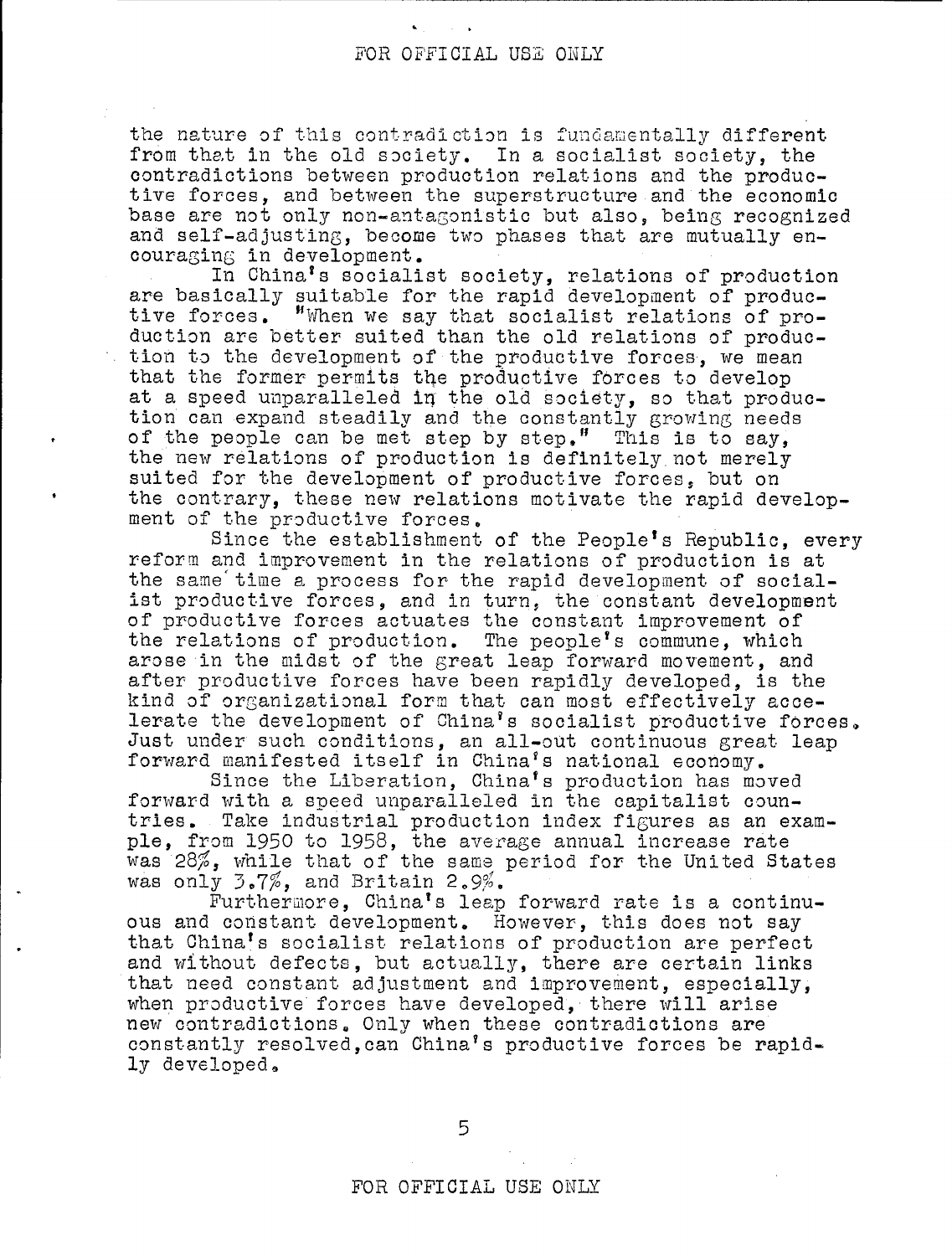"There is conformity as well as contradiction between the relations of production and the development of the productive forces; similarly, there is conformity as well as contradiction between the superstructure and the economic base". The superstructure is determined by the economic base, but once the superstructure has been established. it will not merely conform but it will serve the economic base by protecting, consolidating and developing it. China is under the people's democratic dictatorship, with Marxism-Leninism as a guide for the building of socialism. In promoting socialist reform in her national economy, China has established and developed a public ownership economic system and organized socialist construction. These have demonstrated great effects.

But China is still in the socialist stage, especially now; China has just left the old society, which left "deep scars" on her. especially the effects from the remnants of capitalist ideology, which still affect many phases. The capitalist elements and their intellectual elements have not been thoroughly remoulded. Accordingly, "the proletariat must reform the world in accordance with its world outlook, while the capitalist class must also reform the world in accordance with its world outlook", so the struggle between these two world outlooks will be long.

To acknowledge and to give attention to the above mentioned two phases of contradiction, to consider regularly the adjustment between the relations of production and the superstructure so that they will be suited for the full mobilization of the entire people's active force, to muster to the greatest possible degree the objective active force of China's 600 million population and to adjust the people's active force to meet the needs of productive forces' rapid development are the key factors by which China accelerates her socialist construction.

We want rapid development of socialist productive forces, no matter whether we look from the adjustment of production relations to promote the development of productive forces, or from the basis of adjusting the superstructure to consolidate economic development; in the final analysis it is a question of man. Man is the decisive factor in the productive force. When you have man, you have all. By man, it is meant a man with an ideology. Consequently, it is only through correct handling of the relations between the various phases that you can mobilize all active elements.

In the correct handling of contradictions among the people. first we must insist that we should assume political prominence. The assumption of political prominence guarantees

6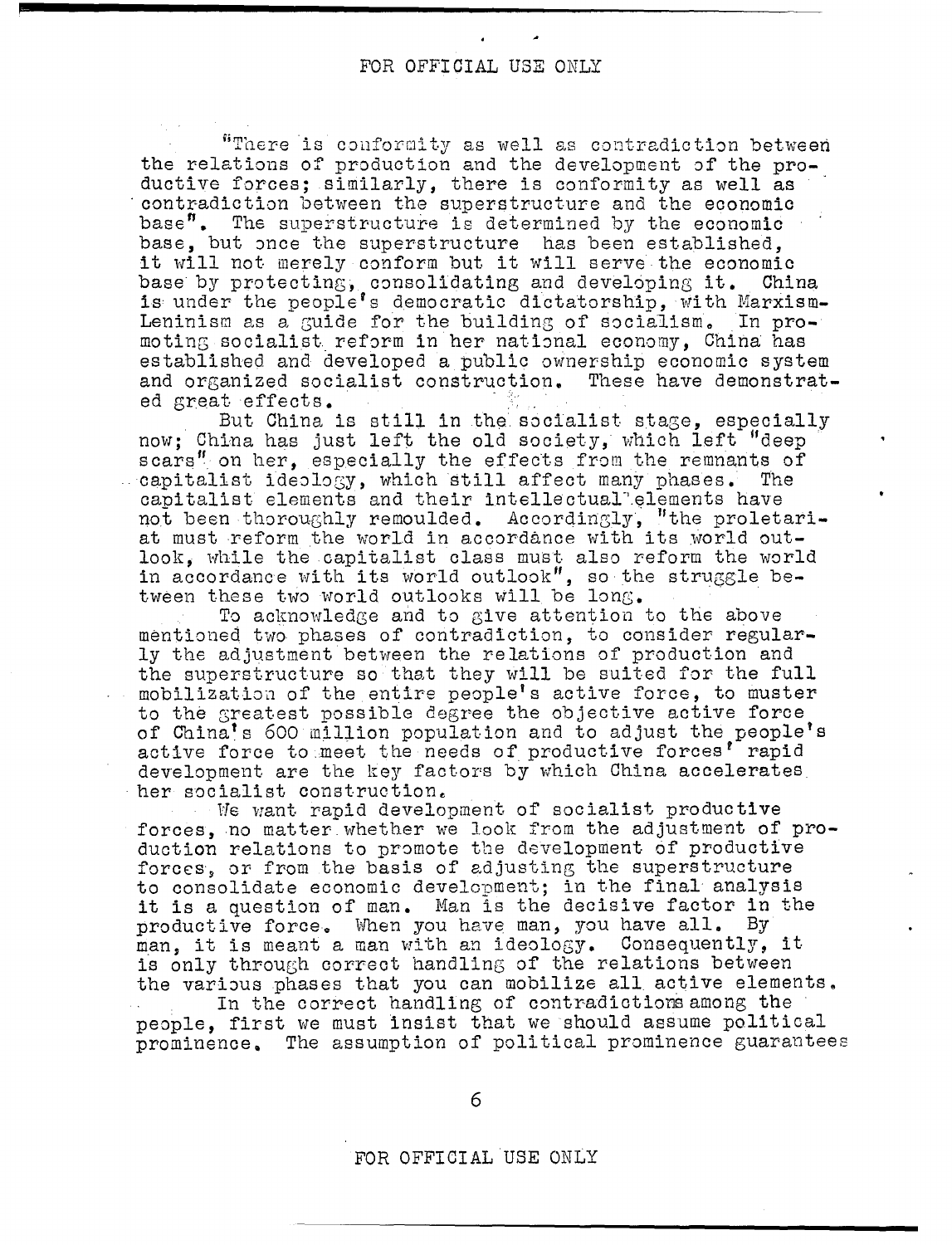the Party's absolute leadership over all enterprises, with communist ideology assuming political prominence. Just as Comrade Mao Tse-tung once instructed us, "The central force that leads our enterprises is the Chinese Communist Party. The power that guides our ideological and theoretical basis is Marxism-Leninism". (A speech delivered at the opening of the First Plenary Meeting of the First All-China People's  $Congress$ ).

Having the Party's leadership and having the guidance of the communist ideology, the great mass of people can become self-conscious socialist builders and can selfconsciously have "high morale, fight for the upper stream, and the construction of socialism in a more, faster, better and cheaper manner". Under this unity of thought, the mutual relations among the people will be correctly handled.

In order to handle correctly the contradictions among the people, all the active elements must be mobilized and furthermore, the Party's general line must be fully implemented as well as the entire set of "walking on two legs" policies that were outlined by Comrade Mao Tse-tung: under priority conditions for the development of heavy industry. industry and agriculture must be developed at the same time; heavy industry and light industry must be developed at the same time; in the field of centralized leadership, and under the conditions of overall planning, division of labor and cooperation, central industry and local industry must be developed at the same time; large enterprise and medium and small enterprises must be developed at the same time; foreign method production and native method production must be developed at the same time.

To carry out the policy of developing industry and agriculture, heavy industry and light industry at the same time under priority conditions, is the correct way to adjust the relation between the development of productive material production and the development of consumption material production; it is also the relation between production and consumption. This policy not only guarantees the priority growth of productive material production, but also guarantees the continuous development of consumption materials and the gradual improvement of the people's livelihood, thereby self-consciously maintaining a mutual and correct proportional relationship.

The development of central industry and local industry, large enterprise and medium and small enterprises, foreign method production and native method production at the same time, is the correct policy to develop China's great potentialities. It is also another brilliant example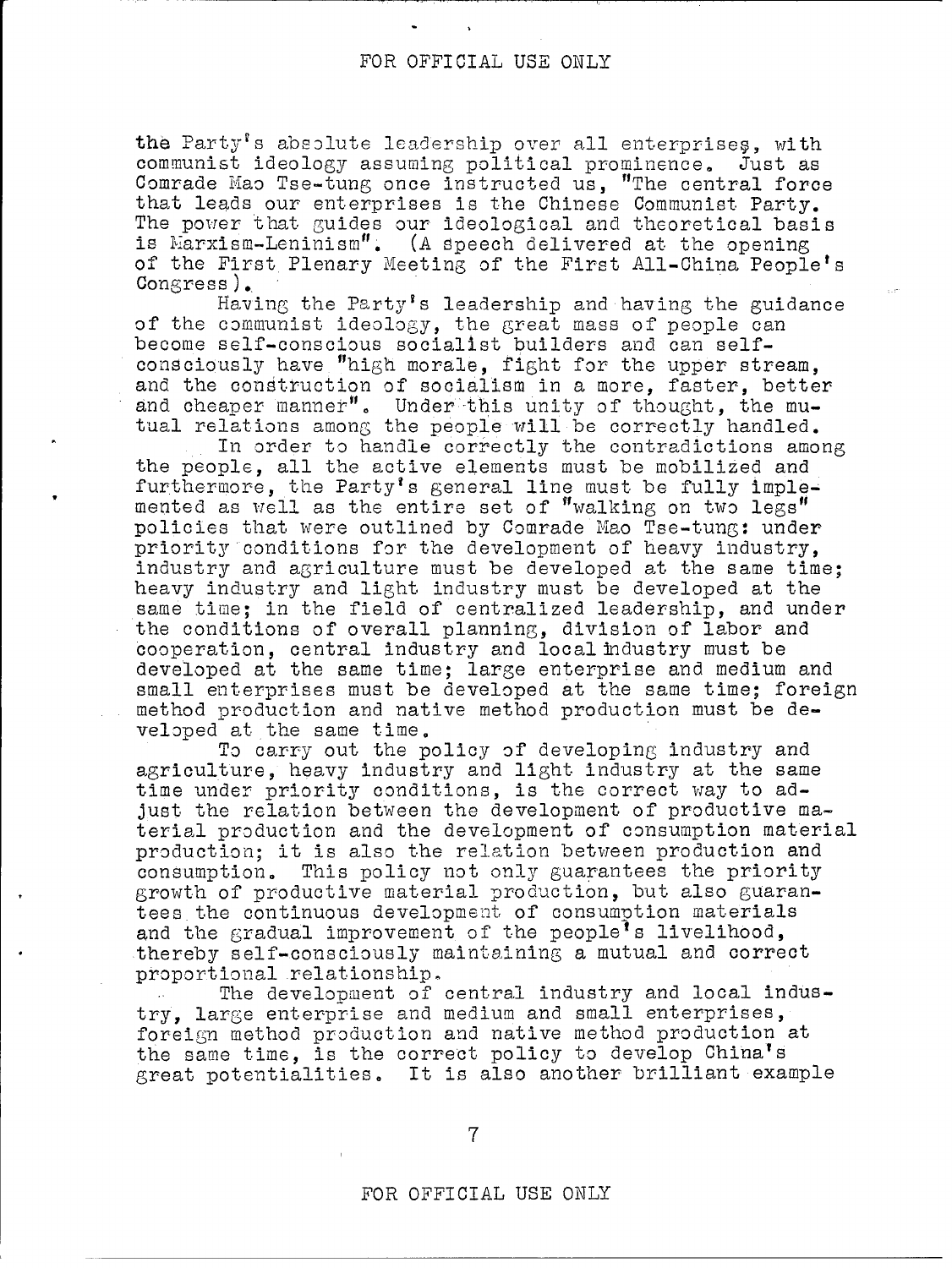of the Party's firm reliance on the masses for socialist construction and the implementation of the mass line.

It is only through the application of the entire set of "walking on two legs" policies that the active force of the various phases in the urban and rural areas, among the workers and the peasants, between the central and the local, the hiGh and the low, the large ahd'the small, etc., can be fully mobilized. These policies not only mobilize the people's active force but also that of the materials, transforming all pessimistic elements into active elements. This is the reliable guarantee for the rapid development of China's national economy and for the planned and proportional development that has speed as its guidance.

Comrade Mao Tse-tung told us that in order to mobilize all active elements, we must correctly handle the contradictions between accumulation and consumption, then, "in the problem of distribution, we must take into consideration the interests of the state, the collective interests and the individual interests". The correctly arranged proportion between accumulation and consumption is the important problem that determines whether we can rapidly develop construction.

Since the establishment of the People's Republic. though China's socialist construction has attained great achievements, her economic conditions are still very backward. Because of this, "After the victory of the socialist revolution, the problem of construction speed has become the most important problem confronting us. Our revolution was aimed at the most rapid development of social productive force. China's economy was originally very backward and she still has imperialism surrounding her. It is only through the most possible rapid construction that China can rapidly consolidate her socialist state and raise the people's living standards.<sup>"</sup> (A work report made by Liu Shao-ch'i at the Second Plenary Meeting of the Eighth All-China Party Congress).

Accordingly, under the conditions of the development of production and the improvement of the people's livelihood, no matter whether it is the state operated economy or collective economy, we must appropriately raise the proportion of accumulation in the people's income, so that we can promote socialist construction in a "more and faster manner". Only under these circumstances can heavy industry be guaranteed priority development, especially the metallurgical industry, the manufacture of machines, the electric power and coal mining departments, so that the technical reform in the national economy will secure the necessary material foundation.

8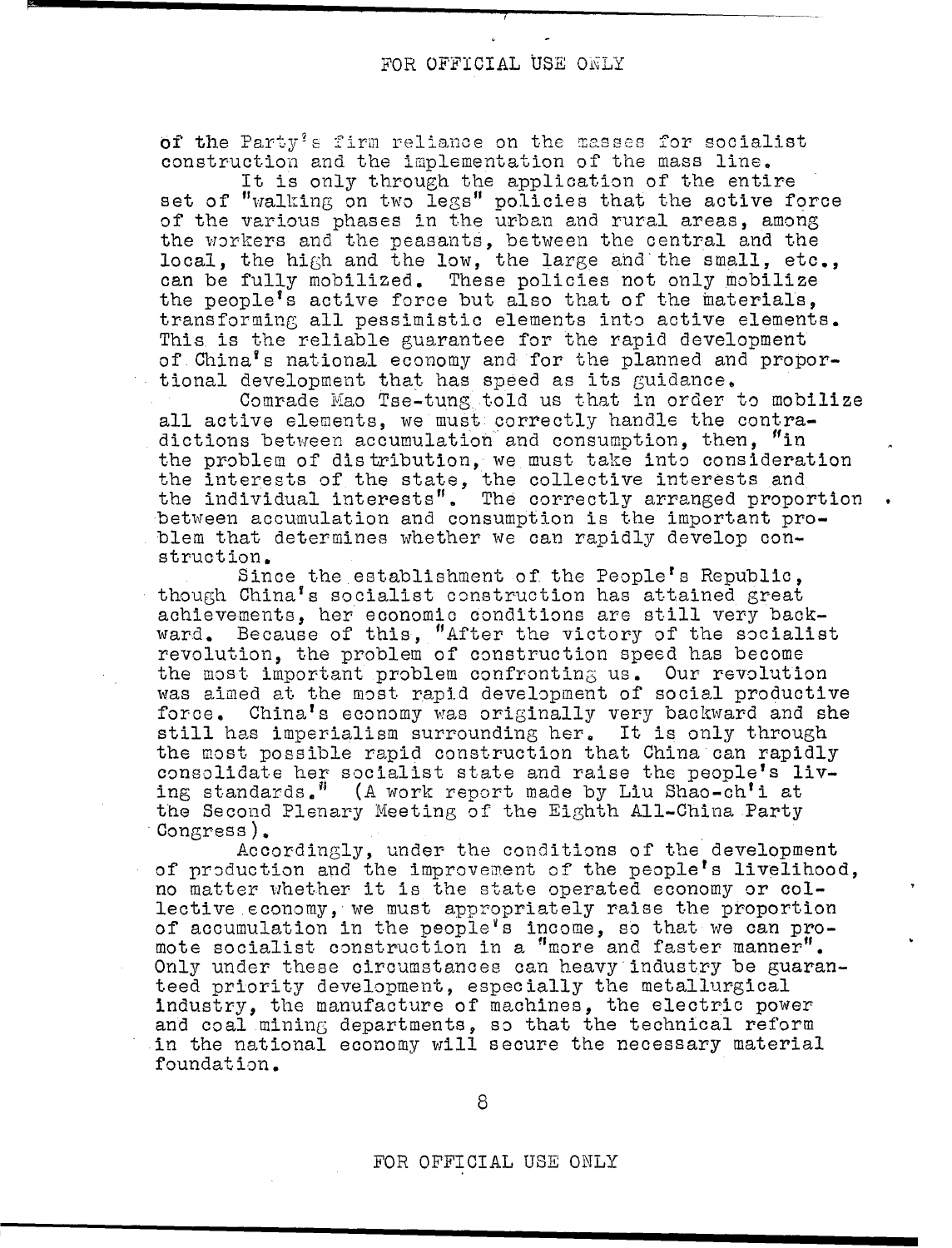Only under these circumstances can agricultural production be realized with a technical reform and the people's commune system be better consolidated and develop-<br>ed. And it is only under these circumstances that the en-And it is only under these circumstances that the entire people's livelihood can be more greatly improved, which is the common demand of the great masses of laboring people. This is to say that the rapid development of China's production is the step by step rising process of her people's living standards.

Following the continuous penetration of socialist revolution and the flying development of socialist construction, the political ideological aspect of China's great masses of people has manifested a very impressive transformation. No matter whether it 1s between the workers and the peasants, or between the Government and the great masses of people, or between those in the positions of leadership and the led, these relations have advanced into a new stage, where the advanced help the backward, without regard for recompense nor for other considerations and time, so communist ideology has attained very great progress.

. However, this does not say that the mutual relationship among men requires no further adjustment, but on the contrary, following production developments, the present organizational forms, regulations and systems may be in time become obsolete, the originally advanced may become backward; furthermore, for <sup>a</sup> still fairly long period of time, the effect of capitalism especially the capitalist political ideology still exists, it still can contaminate us: those old concepts and habits still may be able to grow and produce to the extent that they will hinder our common progress. Therefore, we must constantly adjust and resolve all those imperfect and abnormal elements that may arise in our mutual relations, so that we will be properly suited for the rapid development of socialist construction enterprises.

Comrade Mao Tse-tung has repeatedly instructed us, "In drawing up plans, handling affairs or thinking over problems, we must proceed from the fact that China has a population of six hundred million people. This must never be forgotten". We must "bring all positive factors into play, rally everyone that can be rallied, and do everything possible to turn negative factors into positive ones to serve the great cause of building a socialist society." The great victory China won on every front is the result derived from the fact that under the Party's education, 600 million people have been ideologically liberated, the positive and creative factors have been fully developed.